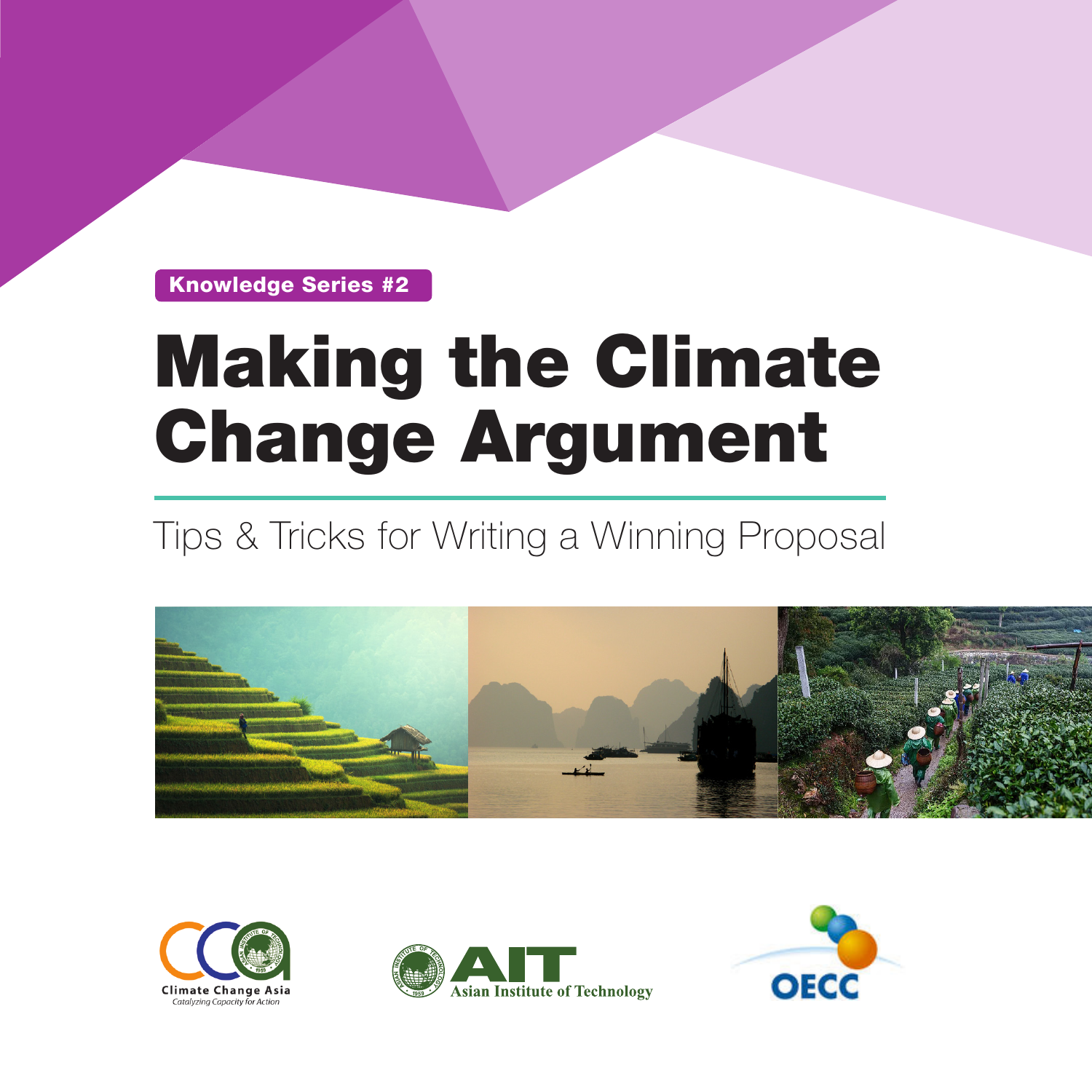## **Acknowledgements**

**Authors:** Ximena Apéstegui Guardia, Daniela Gómez Treviño, Alla Metelitsa, Lyan Villacorta

This knowledge product is jointly developed by the Regional Resource Centre for Asia and the Pacific at the Asian Institute of Technology (AIT RRC.AP), under the umbrella of the Climate Change Asia Initiative, and the Overseas Environmental Cooperation Center with generous financial support from the Ministry of the Environment of Japan (MOEJ). The views expressed and information contained in this publication is not necessarily those of or endorsed by MOEJ, which accepts no responsibility or liability for the accuracy of the information provided below.

The authors wish to thank all the respondents from international financial institutions and other experts who shared their experiences and recommendations on project development.

This publication is the second in a series of knowledge products on climate finance being developed by AIT RRC.AP with partner organizations. The first publication, 'Beginner's Guide to the Climate Change Mitigation Funding'', can be accessed online.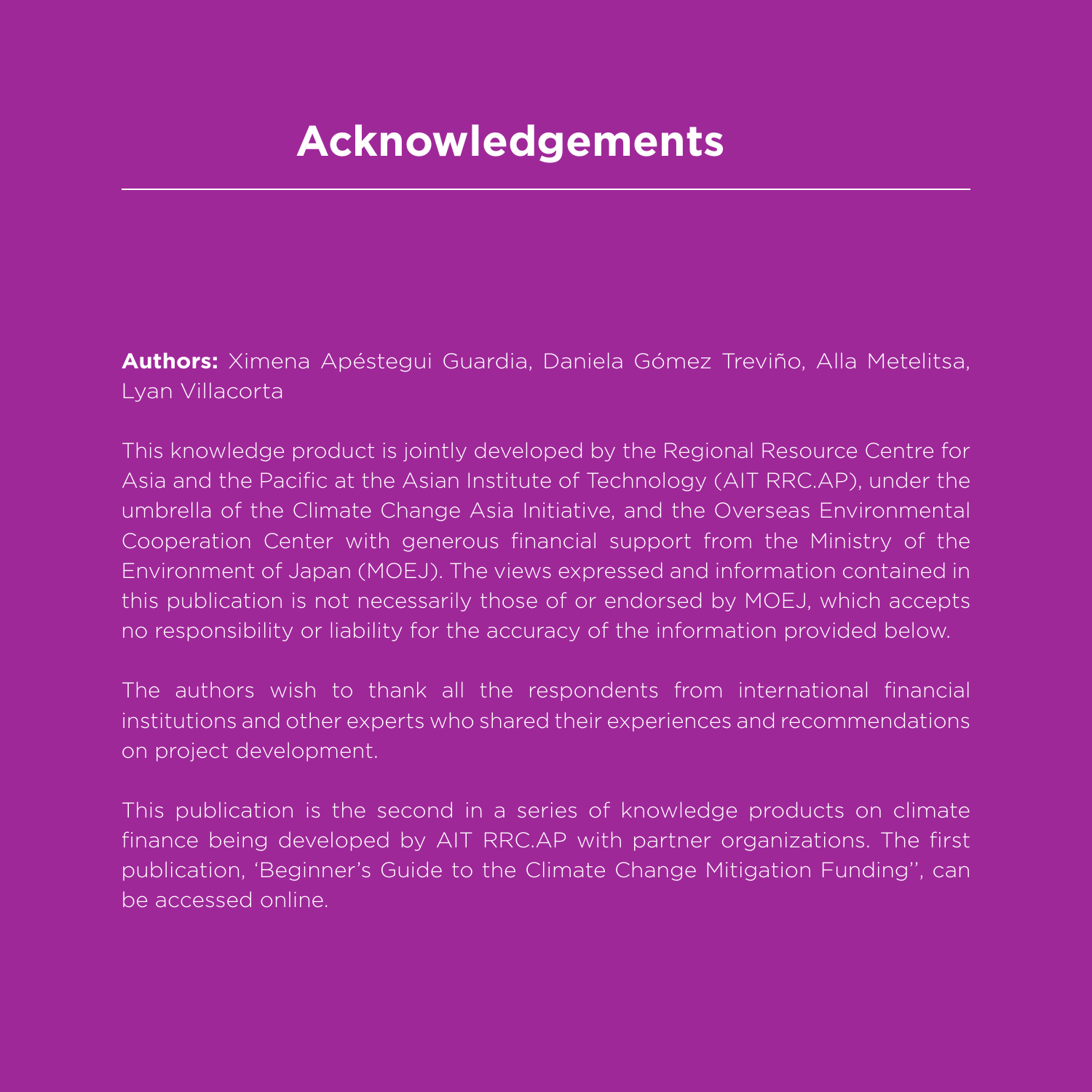## **Table of Contents**

| Introduction                                                      | 4  |
|-------------------------------------------------------------------|----|
| <b>Setting the Stage for a Winning Proposal</b>                   | 5  |
| • Understanding the Problem                                       | 6  |
| • Crafting Effective Interventions                                | 9  |
| Selecting the Right Sources of Funding<br>$\bullet$               | 12 |
| <b>Conducting Feasibility Assessments</b><br>$\bullet$            | 14 |
| <b>Writing the Winning Proposal</b>                               | 17 |
| • Tips for Describing the Project Context and Making a Compelling |    |
| Case for the Proposed Solution                                    | 18 |
| • Ten Common Mistakes to Avoid                                    | 22 |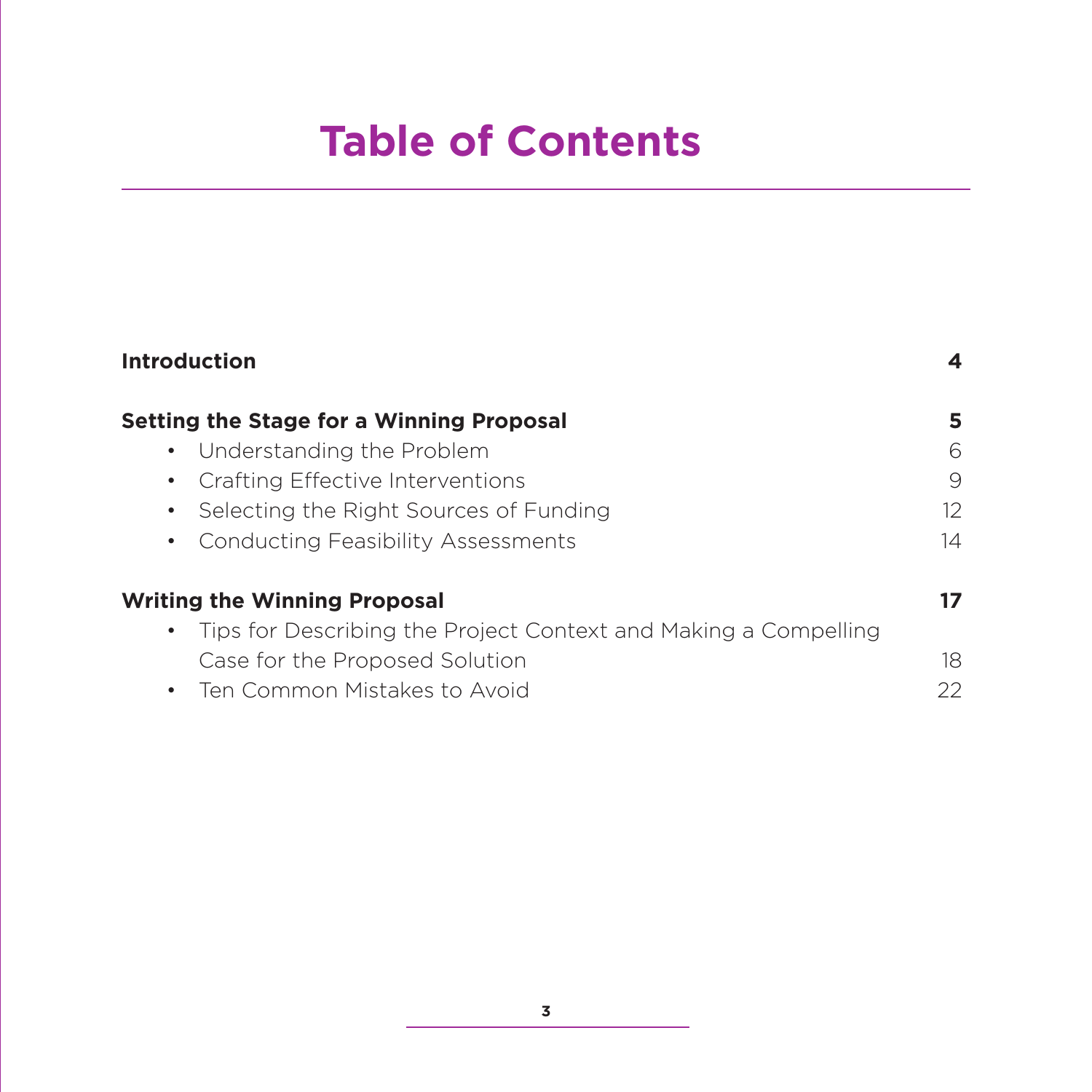## **Introduction**

Climate finance refers to 'finance that aims at reducing emissions, and enhancing sinks of greenhouse gases and aims at reducing vulnerability of, and maintaining and increasing the resilience of, human and ecological systems to negative climate change impacts' . The flow of funds from public, private and alternative sources can be channelled by local, national or transnational entities.

Despite the substantial increase in the volume of available climate finance over the last decade, developing countries still face unique challenges, which limit their access to these financial resources. One of the most prominent constraints is the lack of incountry technical knowledge and institutional capacity to prepare project proposals that comply with international financial institutions' policies and requirements.

This publication has been created to help potential project developers overcome these challenges. It does so by providing a compilation of tips and tricks to strengthen climate change project proposals to be submitted to international or national financial institutions. These insights have been drawn from experiences of experts and practitioners who have successfully designed and implemented numerous climate change projects around the world.

While the list of tips and trick is not exhaustive, it is hoped that readers will find this publication of use to tackle some of the obstacles encountered along the way of designing project submissions.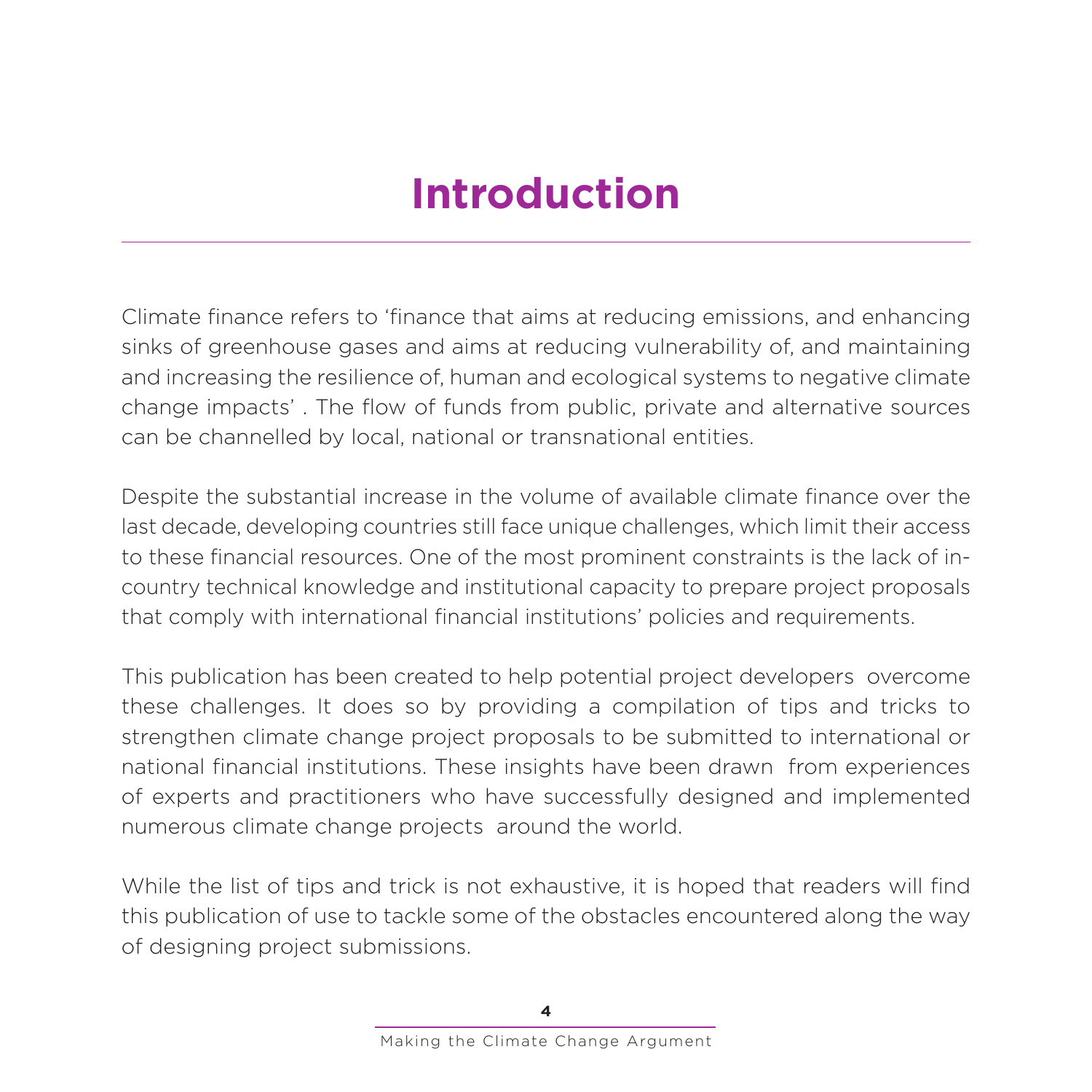# SETTING THE STAGE FOR A WINNING PROPOSAL 1.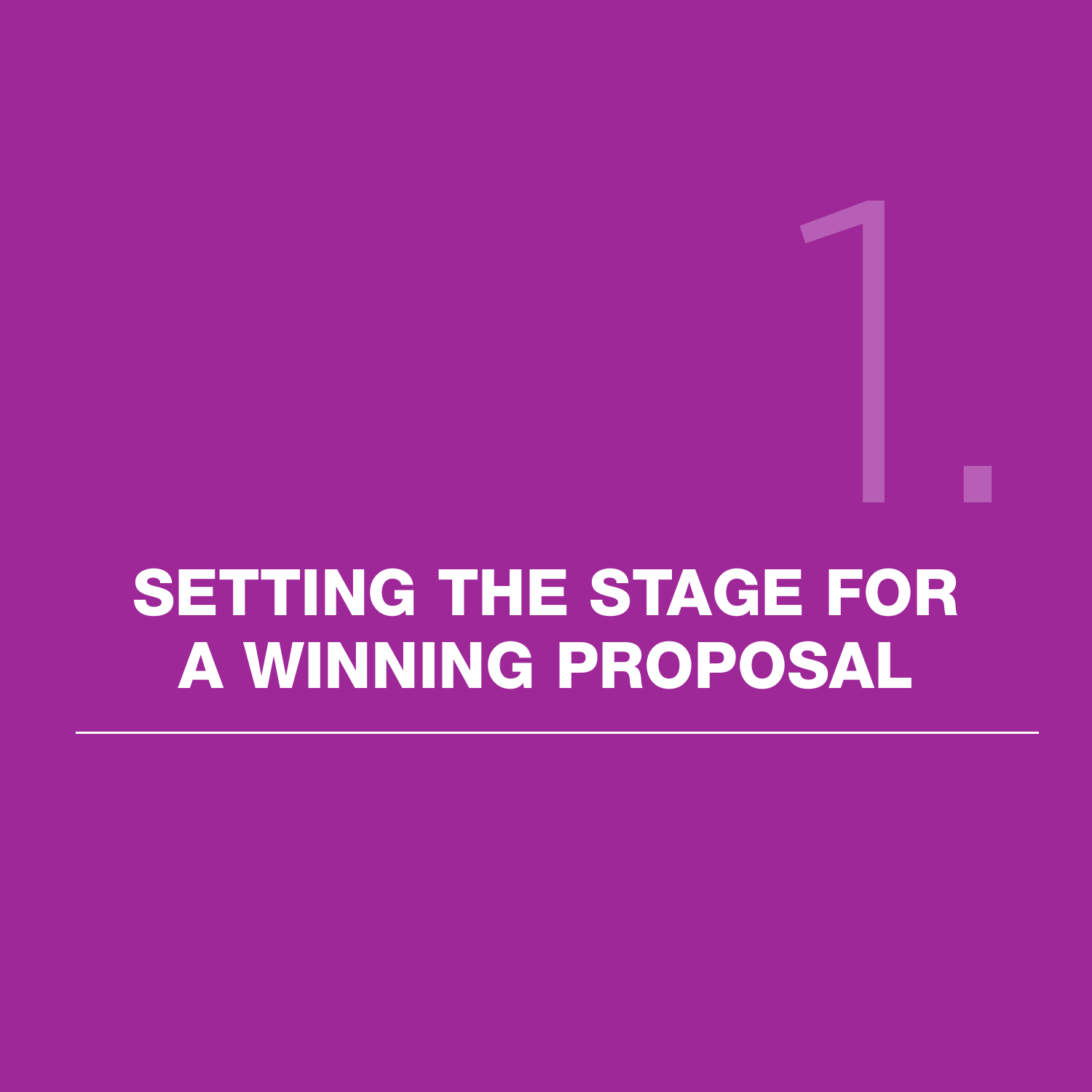### **Understanding the Problem**

Having a clear idea of the challenge to be addressed and the context in which it develops is a first key step to develop a winning project proposal. Consider the following tips:

#### **Take advantage of existing background information**

Desk research of publicly available documents (such as Nationally Determined Contributions under the Paris Agreement, national development strategies, vulnerability and climate risk assessments, economic and environmental studies) is useful in understanding the problem at hand, as these offer valuable insights into national priorities and may contain data necessary for establishing baselines and identifying assumptions and barriers to a project implementation.

#### **Conduct a comprehensive analysis of the local context**

Climate change impacts as well as institutional, socio-economic, political and regulatory contexts can vary greatly even over small geographical areas. Hence, it is important to gather localised and context-specific information. Field visits and consultations with local stakeholders are among the best means to achieve this.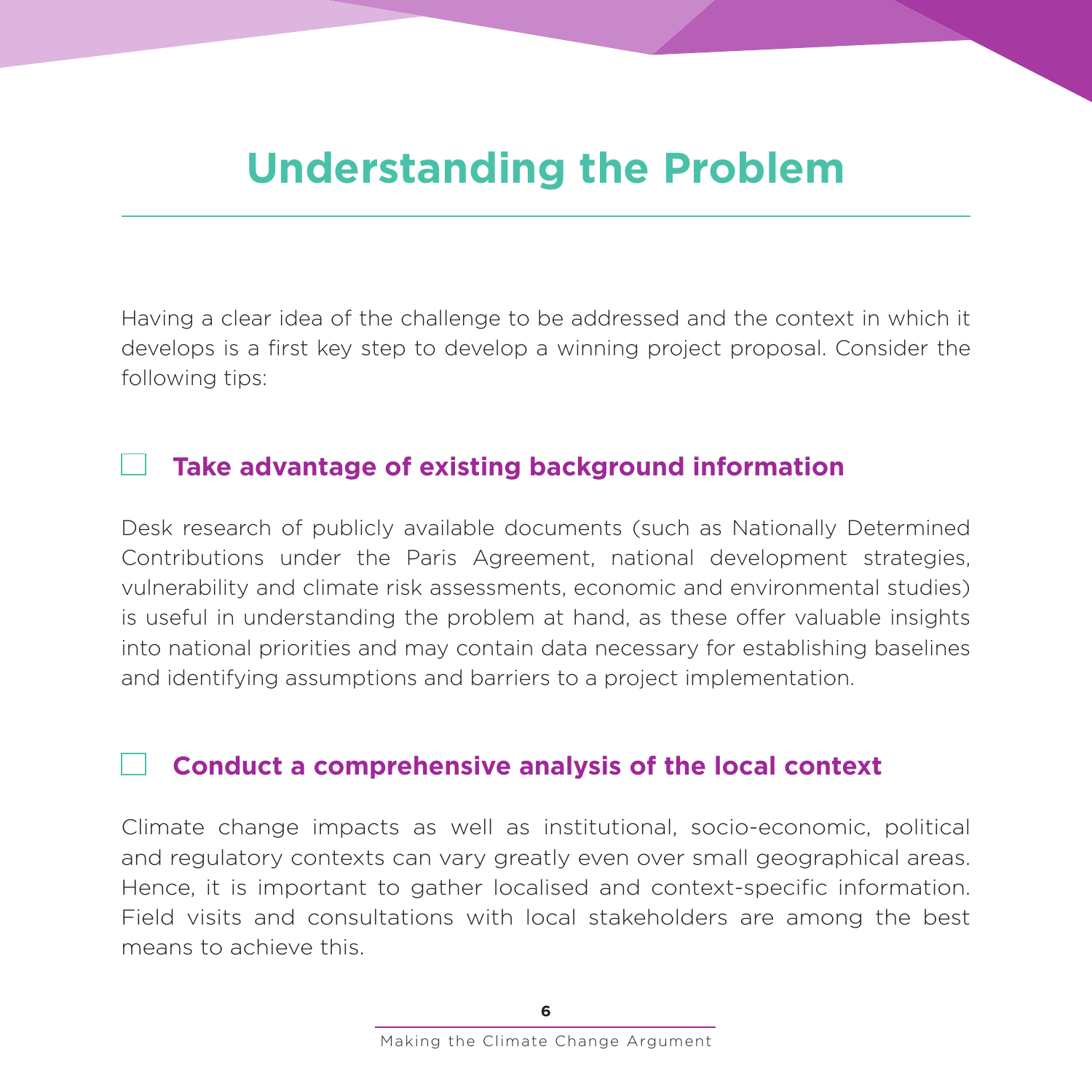#### **Words of wisdom**

"Too often I see proposals designed by people who haven't been in the project area or don't have experience with the country, and that is a disaster. Particularly in the case of adaptation projects, which are by and large local, it's important to get in and use your eyes and ideas to understand the real situation, because quite often governments or research will tell you one thing, and the poorest family in the area will tell you another."

Practitioner with more than 20 years of experience in climate change projects

#### **Embrace complex thinking**

Often, those who design projects tend to think about problems as if these were linear. This type of thinking results in solutions that neither address the root cause nor ensure a long-term impact. Analysing an issue in a systemic way and using diverse research methodologies can lead to innovative and viable solutions to some of the most pressing climate change challenges in a local context.

#### **Diversity on the working team**

Assembling a cross-sectoral working team to participate both in problem identification and project design phases can incentivise complex thinking, as diversity tends to open the space for more varied perspectives and novel ideas.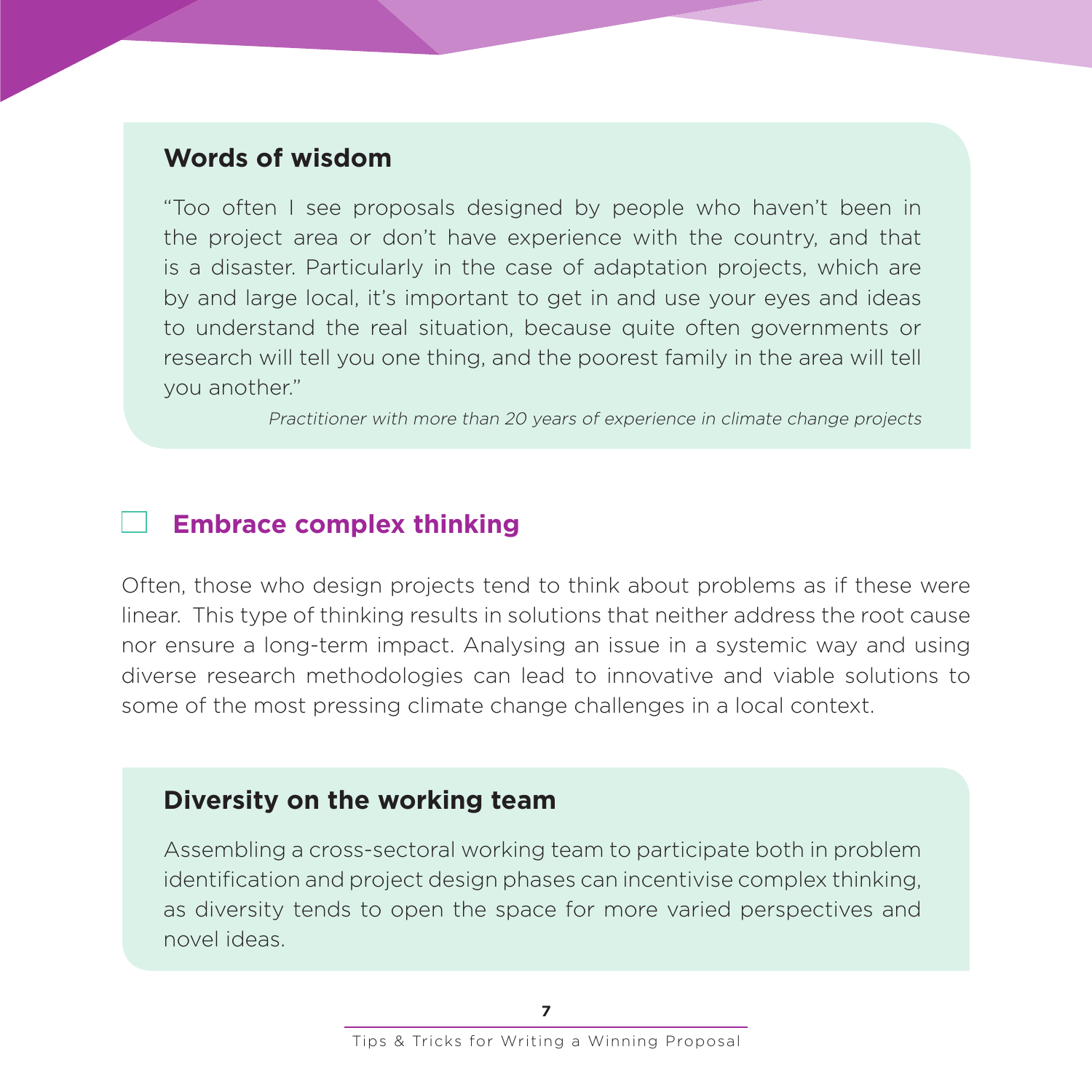#### **Mind the politics**

Basing the justification for a project only on scientific information can lead to a one-sided and incomplete picture, as other causes of vulnerability and risk can be left unnoticed. The issues that are harder to observe (such as power and political dynamics, embedded inequalities) are often the greater challenges during project implementation.

#### **Before moving on…**

- Review national and subnational climate change and development plans to identify priorities: Many financial institutions require that a project proposal be aligned with national and subnational climate change priorities, plans and development strategies. These are normally available to the public. If they are not accessible online, respective government entity in each country can offer them. Examples from the Philippines are shown below:
	- National: Philippine National Climate Change Action Plan 2011- 2028, Philippine Development Plan 2017-2022
	- Subnational: Local Climate Change Action Plans
- Verify that mitigation of, or adaptation to, climate change is the focus of the project: If the main objectives of the project are not combatting the root causes of climate change or decreasing vulnerability to its impacts, the proposal is not likely to be funded from a climate finance source. It may nevertheless be eligible for funding through development assistance channels.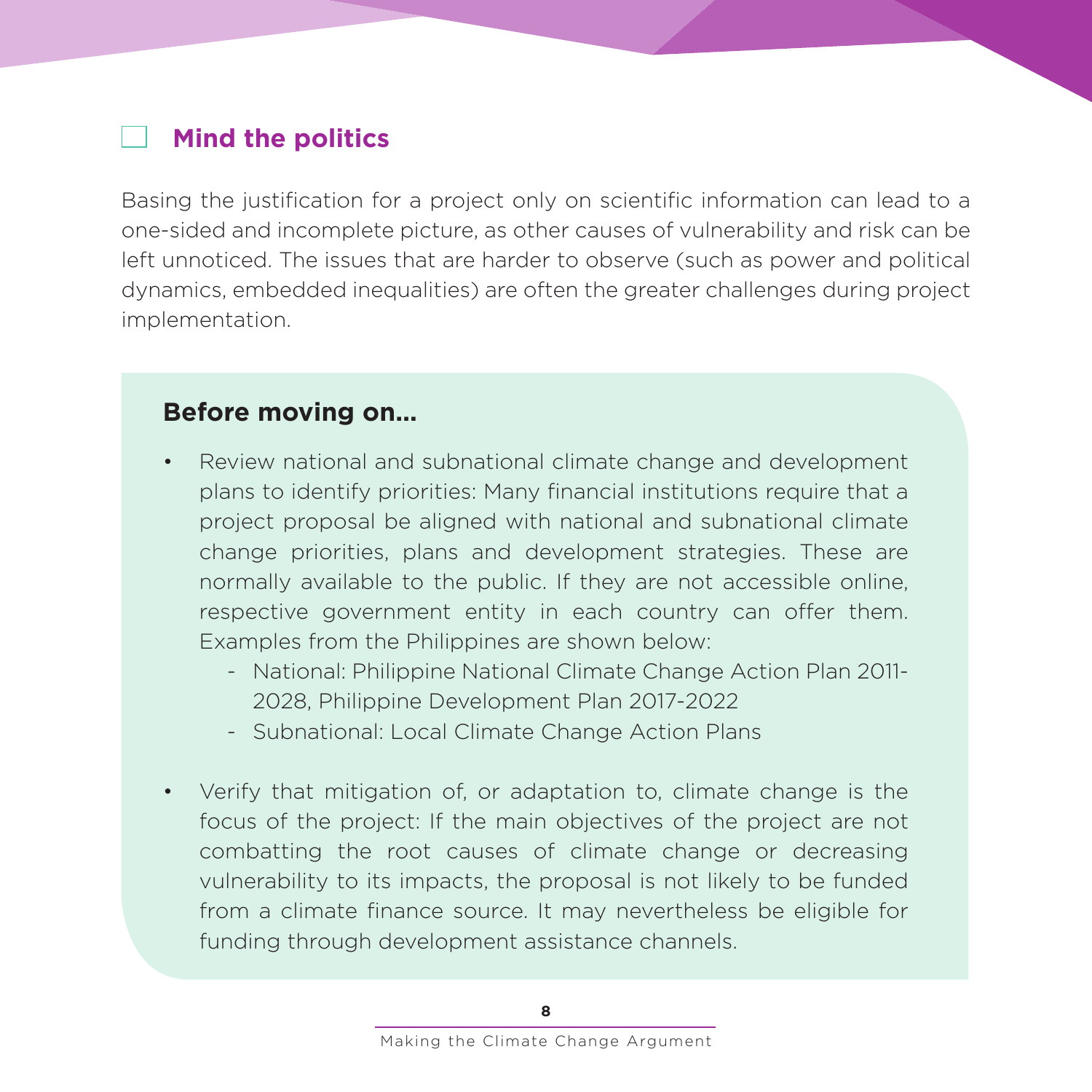### **Crafting Effective Interventions**

Once a climate action priority has been mapped out and the problem has been analysed and understood, identifying an optimal combination of interventions to solve the problem follows. Consider the following tips:

#### **Engage local stakeholders**

Communities should not be seen as passive subjects. Civil society organisations and other local groups, including the most vulnerable, offer indispensable insights to craft the most viable and locally relevant solutions. Engaging with these stakeholders at the earliest stages of a project development can also help secure local support, ensure added value, avoid duplication of efforts, and reduce the risk of social rejection of a project during its implementation.

#### **Gathering bottom-up evidence**

Participatory methods for community consultation and engagement are a powerful means to gather bottom-up evidence and data. There are various ways to do so. The following documents provide some useful ideas: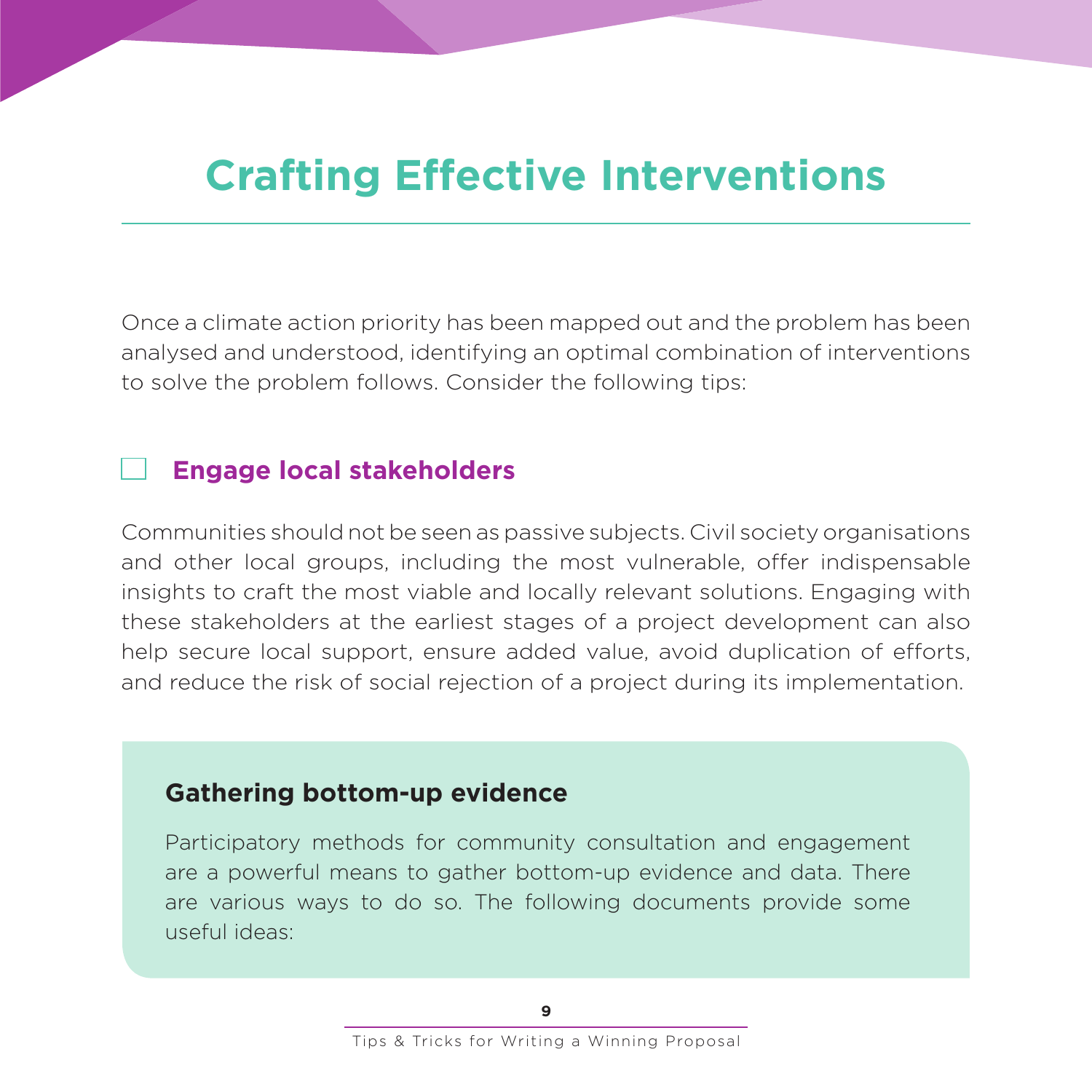- 1. Participatory Methods: A Facilitator's Guide
- 2. Consultation, Participation and Disclosure of Information
- 3. Case Study: Building safe spaces to support young women's participation in local governance in Indonesia

#### **Mind environmental, social and gender considerations**

Being cautious of issues of equity and inequalities in resource distribution is very important, as it has often been the case that a project increases the resilience of one sector of society at the cost of harming others. Likewise, it is often proposed to introduce climate change mitigation measures involving the construction of infrastructure in areas with rich biological diversity, without taking into account potential adverse impacts on endemic species of wild flora and fauna.

#### **Consider if there is capacity and resources to deliver**

Conducting a basic pre-feasibility of the proposed interventions may be prudent at this point to determine if these can be executed in a timely and cost-effective manner with the available resources. In some occasions, proposals have been submitted without contemplating if there is adequate local capacity to deliver the expected results. If local skilled personnel are not available, a proposal should include provisions for either building the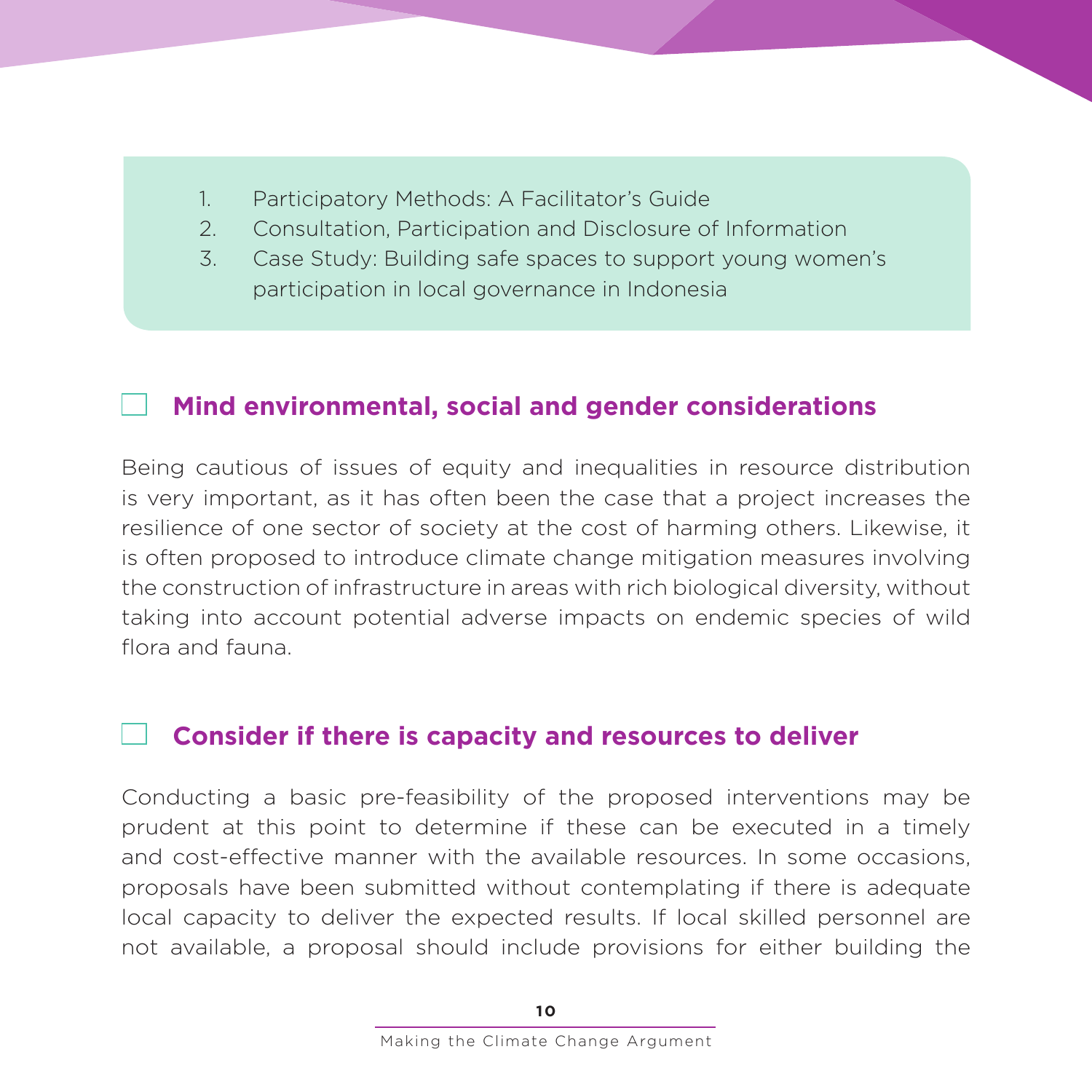necessary capacity or acquiring required expertise through outsourcing. The former option is preferable as it helps ensure long-term sustainability of the project interventions.

#### **Learn from past mistakes and achievements**

Looking at projects that failed or succeeded in the target region or a similar one can help in gathering and validating ideas and avoiding repeating mistakes that others have already committed. Project completion reports prepared by international organizations always include sections on lessons learned, which provide valuable insights on organizational, managerial, logistical and other barriers to the project implementation in the target region along with potential means to remove these barriers.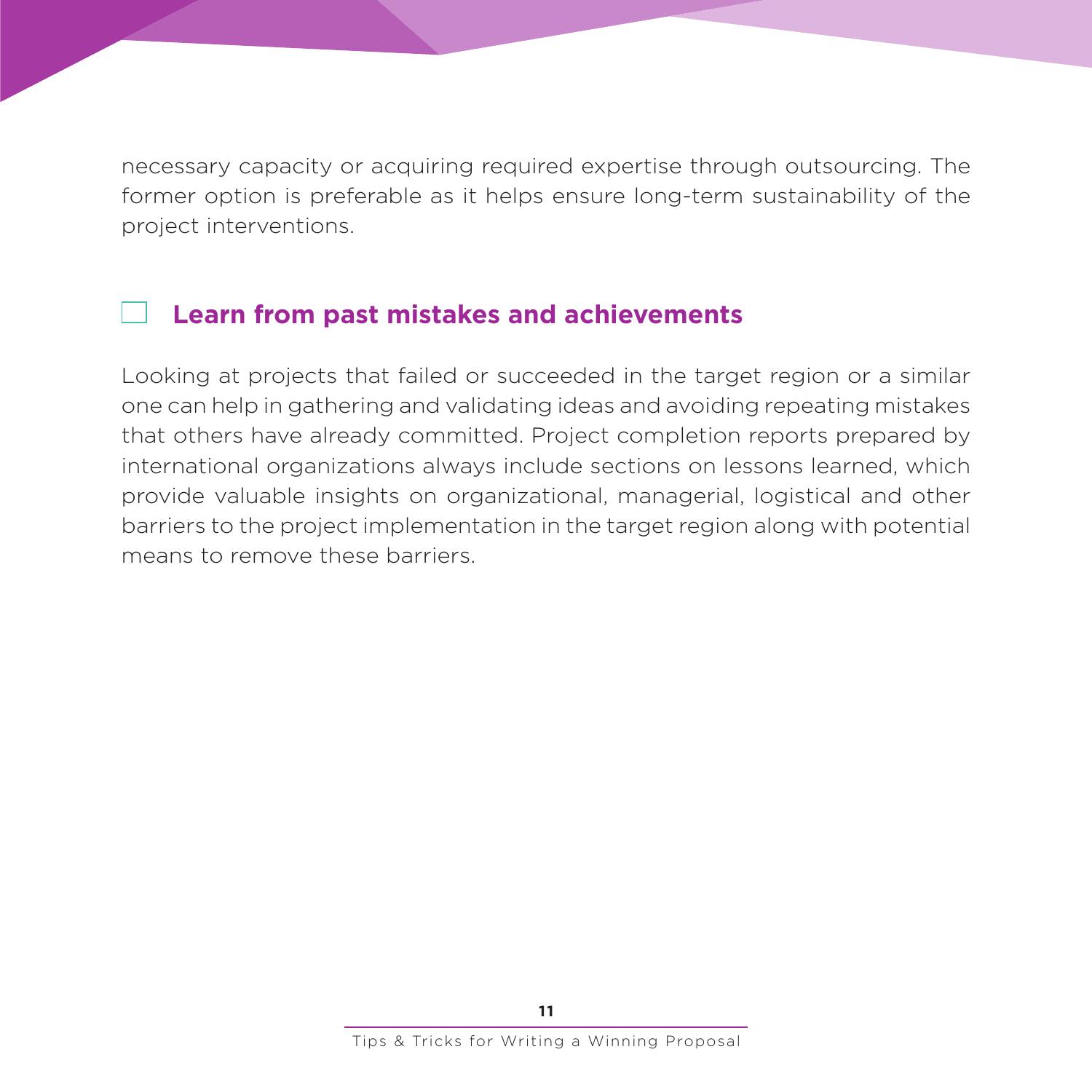## **Selecting the Right Sources of Funding**

Evaluate the requirements and priorities of different financial institutions It is best to select a financial institution whose priorities and eligibility criteria align with the project proposal rather than adjust a proposal to fit requirements at the cost of compromising the project's objectives and design.

#### **Determine the type of a financial instrument that is most suitable for the proposal**

Depending on the project's level of risk, its financial strength and its duration, a project may be more suitable for a grant, a concessional loan, guarantee, equity or other financial instruments. Grants tend to be more appropriate for projects with no cash flow, while projects that are financially viable tend to be more eligible for concessional loans. Additionally, projects with higher risk are usually more suitable for equity and those with lower risk for debt.

#### **Consider co-financing**

Complementary and multiple co-financing is possible if a project has strong advocacy and an appealing concept, and its viability is apparent. Some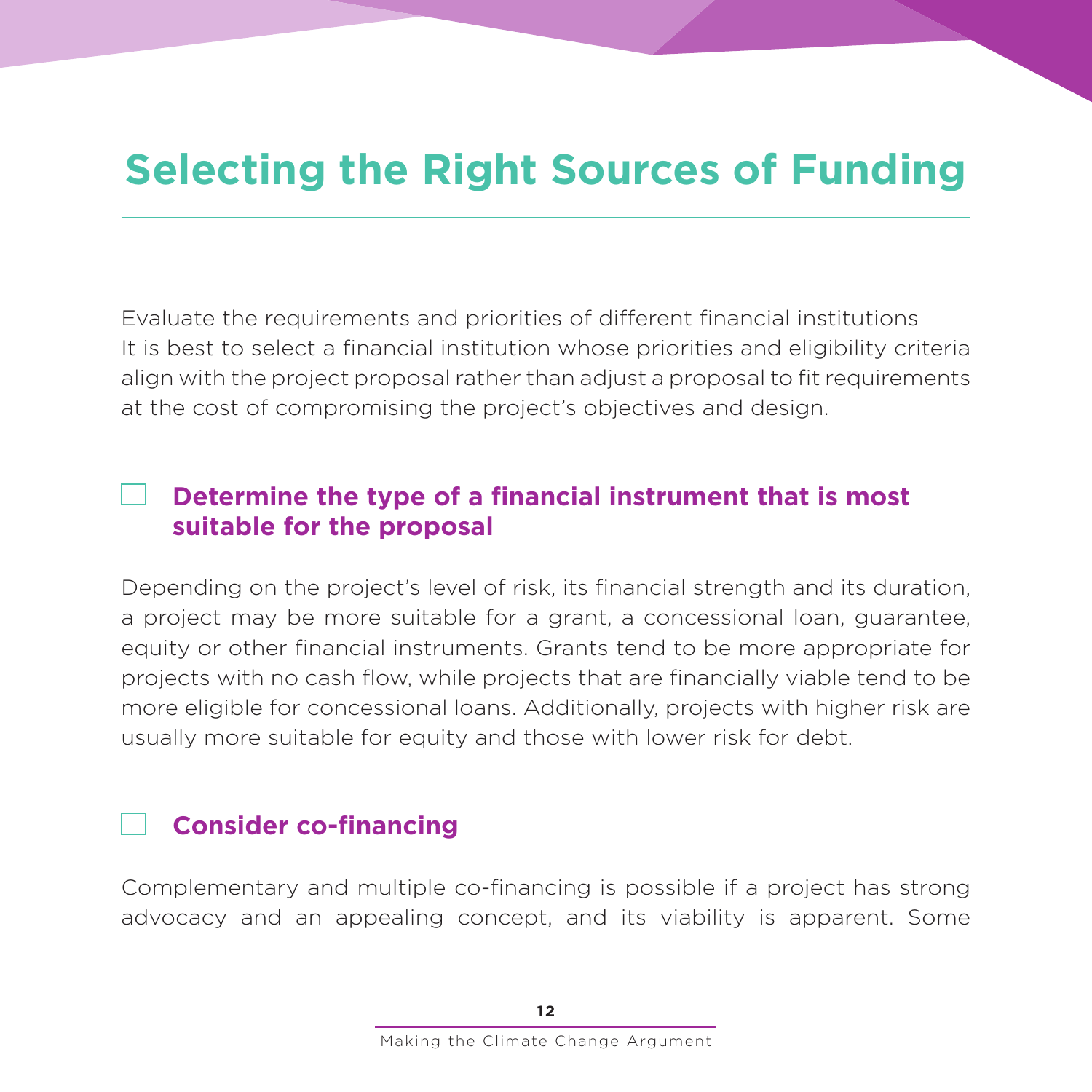financial institutions do not require co-finance, while others require it. To secure co-financing, start by mapping the requirements of each potential cofinancier (eligibility requirements, costs, ease of availment, repayment terms) and analysing which ones align best with each intervention of the project. Once the most promising options are identified, it is advisable to initiate conversations with respective financial institutions at the earliest possible.

#### **Before moving on…**

**Seek feedback:** At this stage, you should have enough information and understanding to be able to draft a concept note. While it is not always mandatory, submitting a concept note whenever possible is highly encouraged. Doing so initiates a dialogue with a financial institution and presents a possibility to receive valuable early feedback on substantive issues in a project under development. Feedback may include questions on matters that the concept note failed to address or provide guidance on the interventions. It may also confirm whether a project is eligible for funding from the selected financial institution.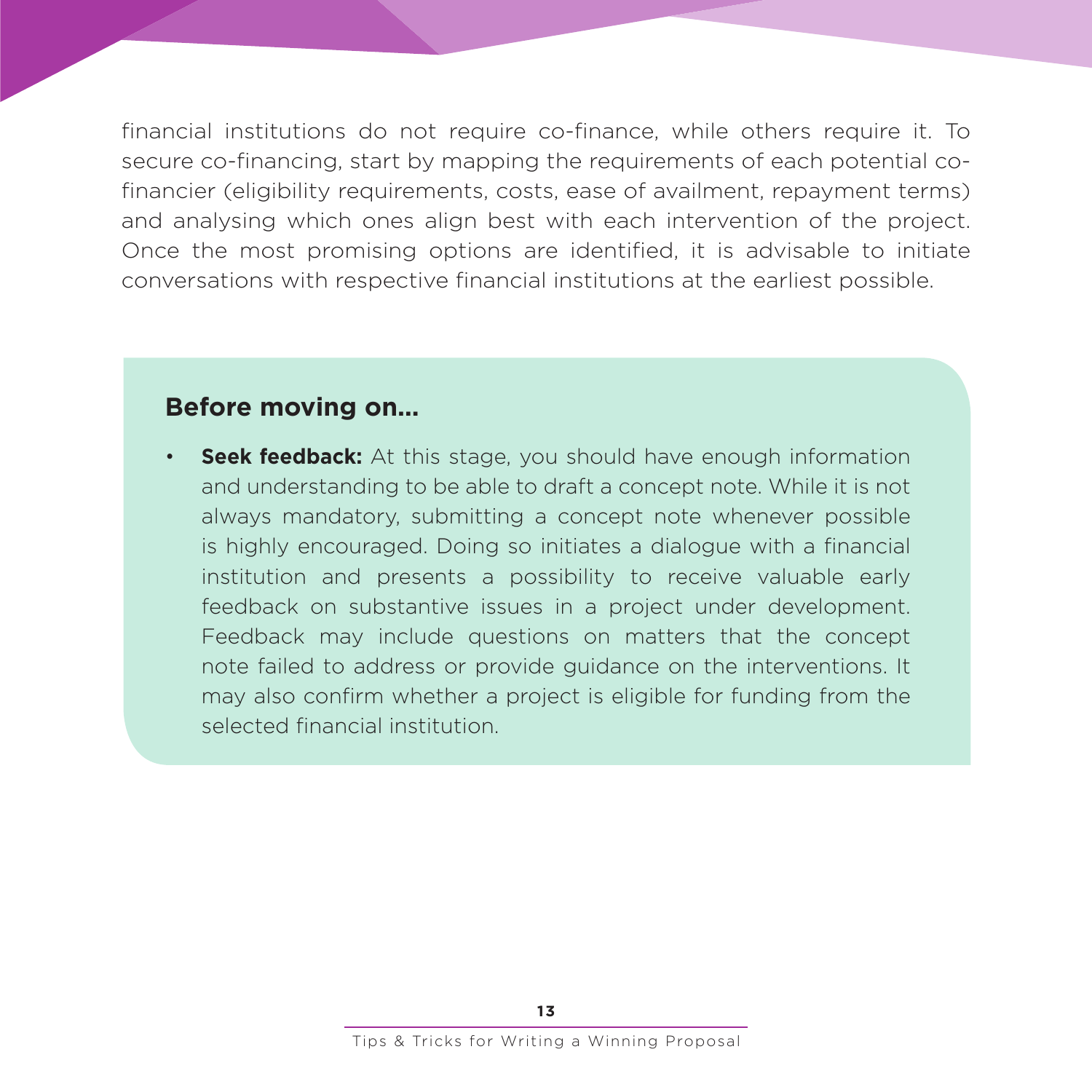## **Conducting Feasibility Assessments**

By nature, feasibility studies differ from one project to another. However, they most often include a variety of assessments to ensure:

#### **Technological viability**

In case a project requires a specific technology, it is important to demonstrate that this technology is suitable for project-specific conditions. This entails testing equipment and its alternatives in those conditions, including microclimate, where it will be used. In addition, different climate change scenarios should be considered. This is particularly important for equipment that will be used for multiple years: the longer the lifespan of an asset is, the wider the range of scenarios that should be used.

For new technologies, proprietary methods of testing and projections are acceptable, provided that full transparency is exercised.

#### **Economic and financial feasibility**

Financial institutions have different performance benchmarks for deciding to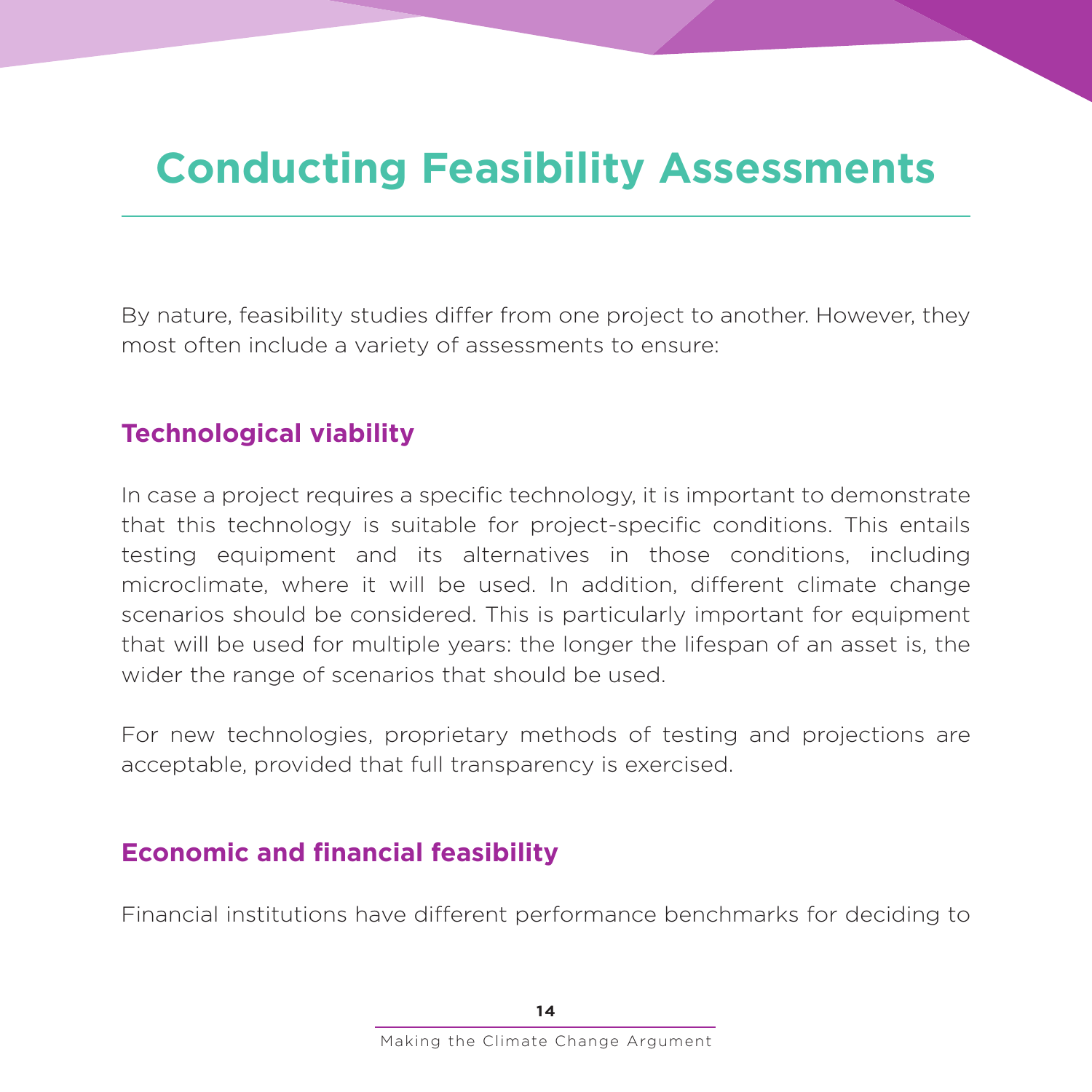approve or reject a project. An example of such a benchmark is the minimum required economic internal rate of return (EIRR) of 6 per cent set by the Asian Development Bank for projects that generate environmental benefits. However, failing to meet a set benchmark does not necessarily lead to the project rejection if a sound and strong justification is provided.

Economic and financial analyses commonly include sensitivity analysis to measure whether project objectives can still be achieved if project conditions change adversely; cost-benefit and cost-effectiveness analysis to systematically determine the best intervention among alternatives; and net present value and internal rate of return analysis to measure economic viability.

#### **Environmental soundness**

Environmental Impact Assessment (EIA) is conducted to identify and predict potential environmental as well as related social and economic impacts of a project at an early stage in project planning. It is then used to design ways and means to reduce adverse impacts, shape projects to suit the local environment and present the predictions and options to decision-makers.

By using EIA both environmental and economic benefits can be achieved, such as reduced cost and time of project implementation through avoiding treatment, clean-up and ecosystem restoration costs.

Often, project proponents see EIA solely as a regulatory requirement, which results in poor project design that may lead to its rejection.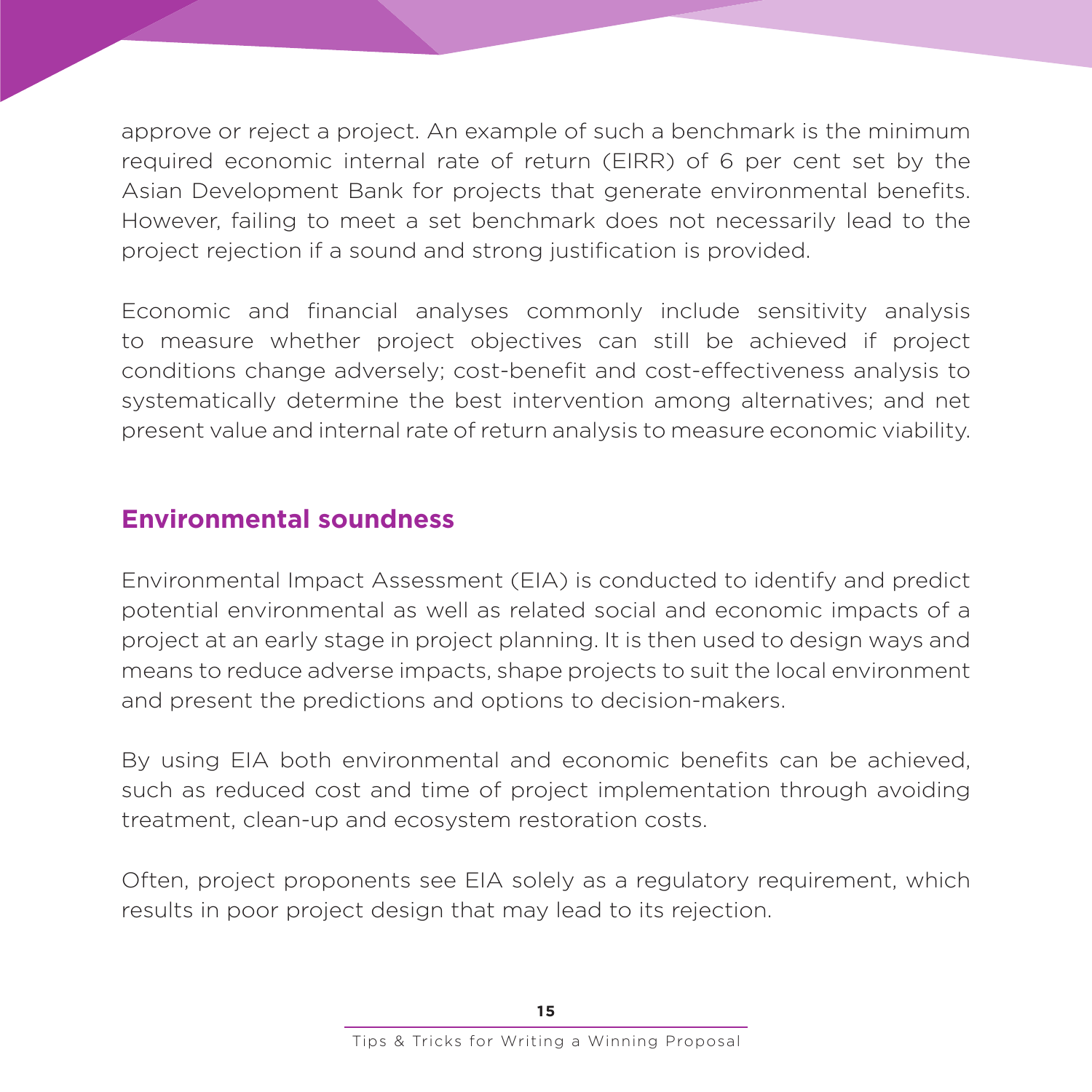#### **Social equity and gender mainstreaming**

Community members are not uniformly vulnerable to impacts of climate change and without a clear understanding of these differences, projects can further exacerbate social and gender inequalities. Hence, it is essential that project proponents conduct social and gender assessments to map potential risks of the proposed interventions and determine how to mitigate these. Outcomes of such assessments also provide a basis for developing stakeholder engagement strategies and gender action plans, which are required by some financial institutions.

#### **Before moving on…**

• **Consider applying for a project preparation grant**

Some financial institutions offer project preparation grants to finance such activities as feasibility studies, economic analysis and stakeholder consultations, which are necessary to inform the full funding proposal.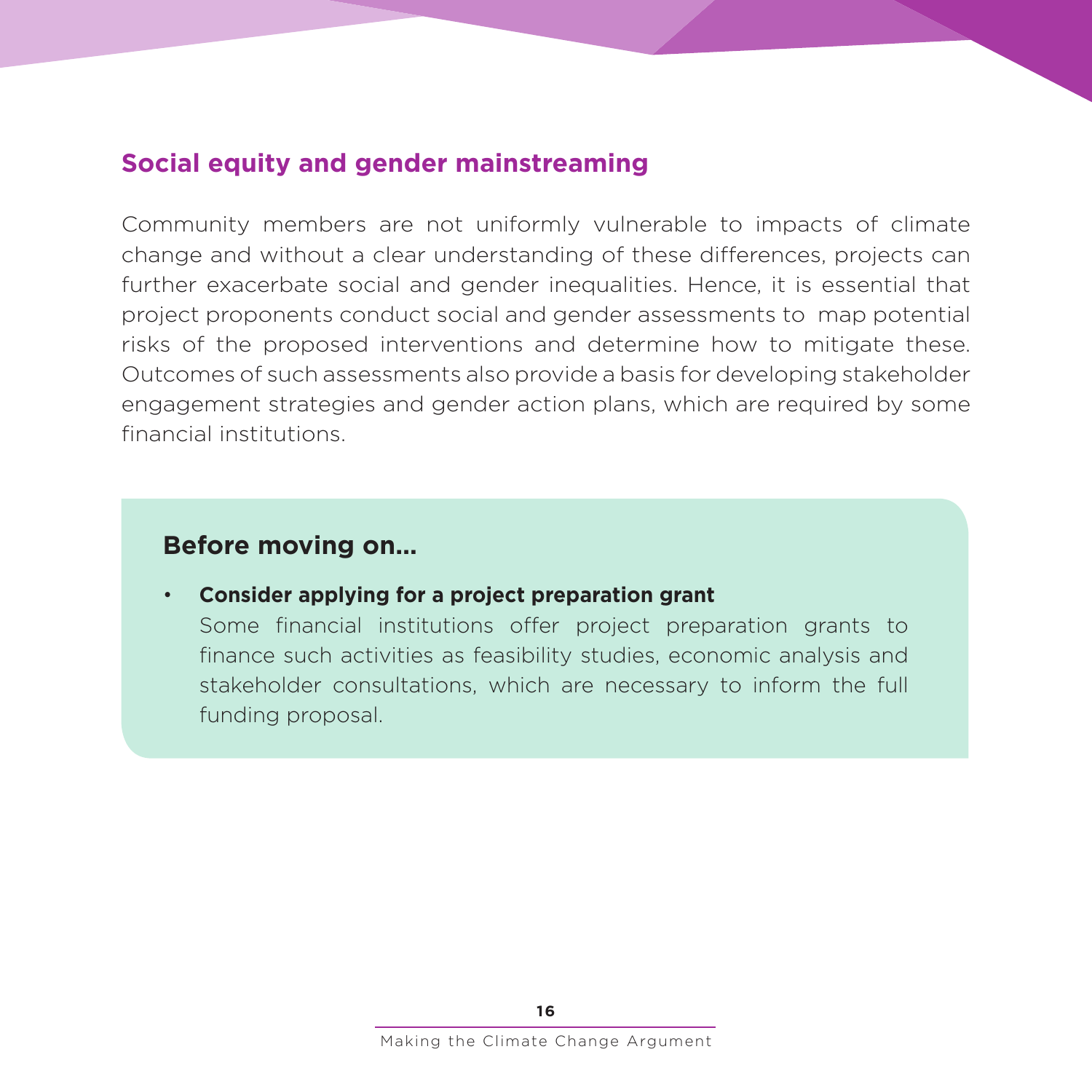# WRITING THE WINNING PROPOSAL 2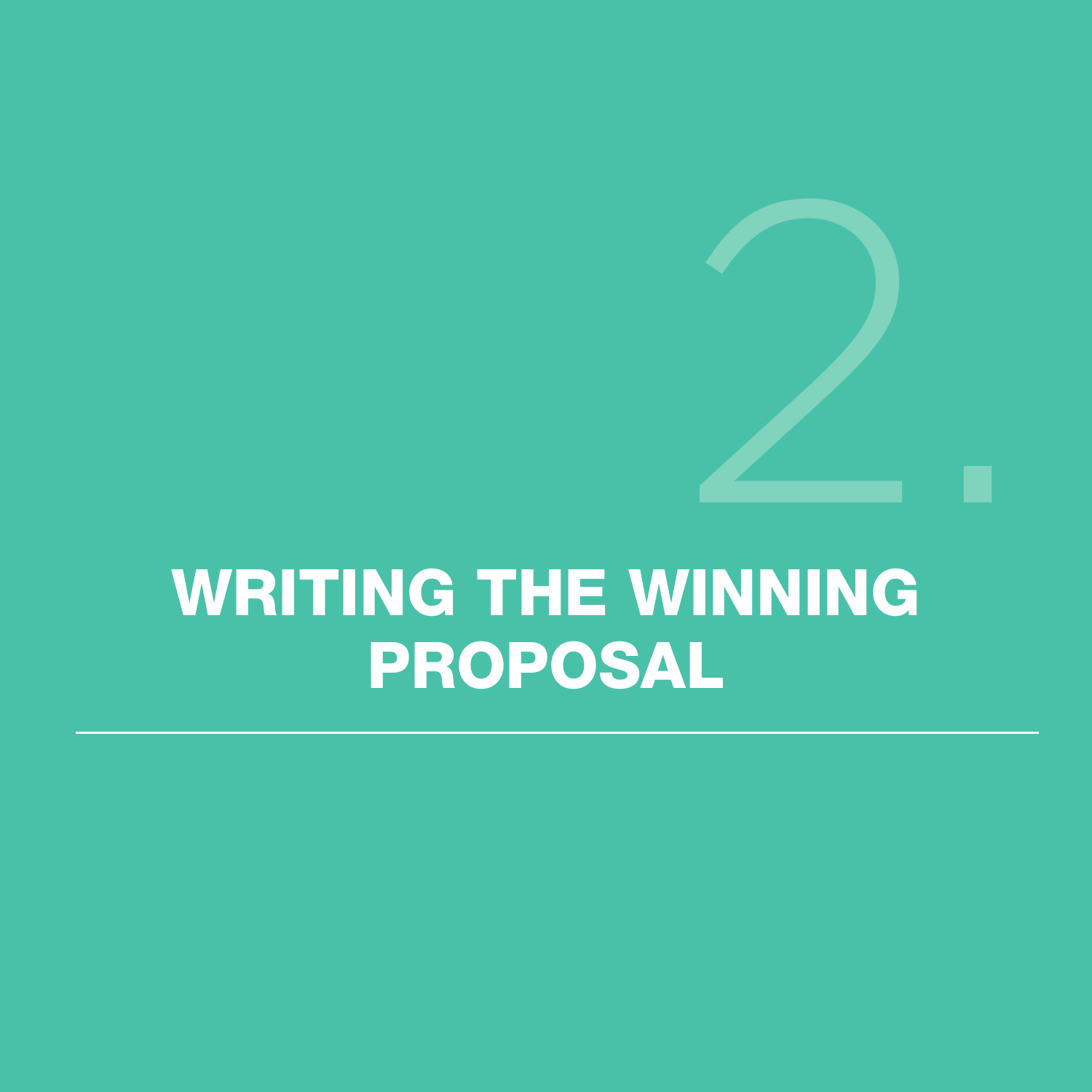At this stage, all project preparation activities have been completed. These include, but may not be limited to, the following:

- Desk research and gathering of accurate and reliable information;
- Fieldwork and engagement of stakeholders;
- Climate risk and vulnerability assessments;
- Feasibility studies, including environmental, gender and social impact assessments;
- Review of the guidelines and requirements of the selected financial institution;
- Identification of potential co-financing sources and project partners.

The task at hand now is to elaborate a winning full funding proposal that clearly presents the problem and makes a compelling case for the proposed solutions. To achieve this:

#### **Describe the climate change adaptation or mitigation objective, presenting both the big picture and finer details**

For a climate change adaptation project, detail the root cause of the problem and how climate change is contributing to this problem at present and in the future under different climate change scenarios.

For a climate change mitigation project, explain how the proposed interventions will result in reduction of greenhouse gas emissions, and highlight economic and social co-benefits.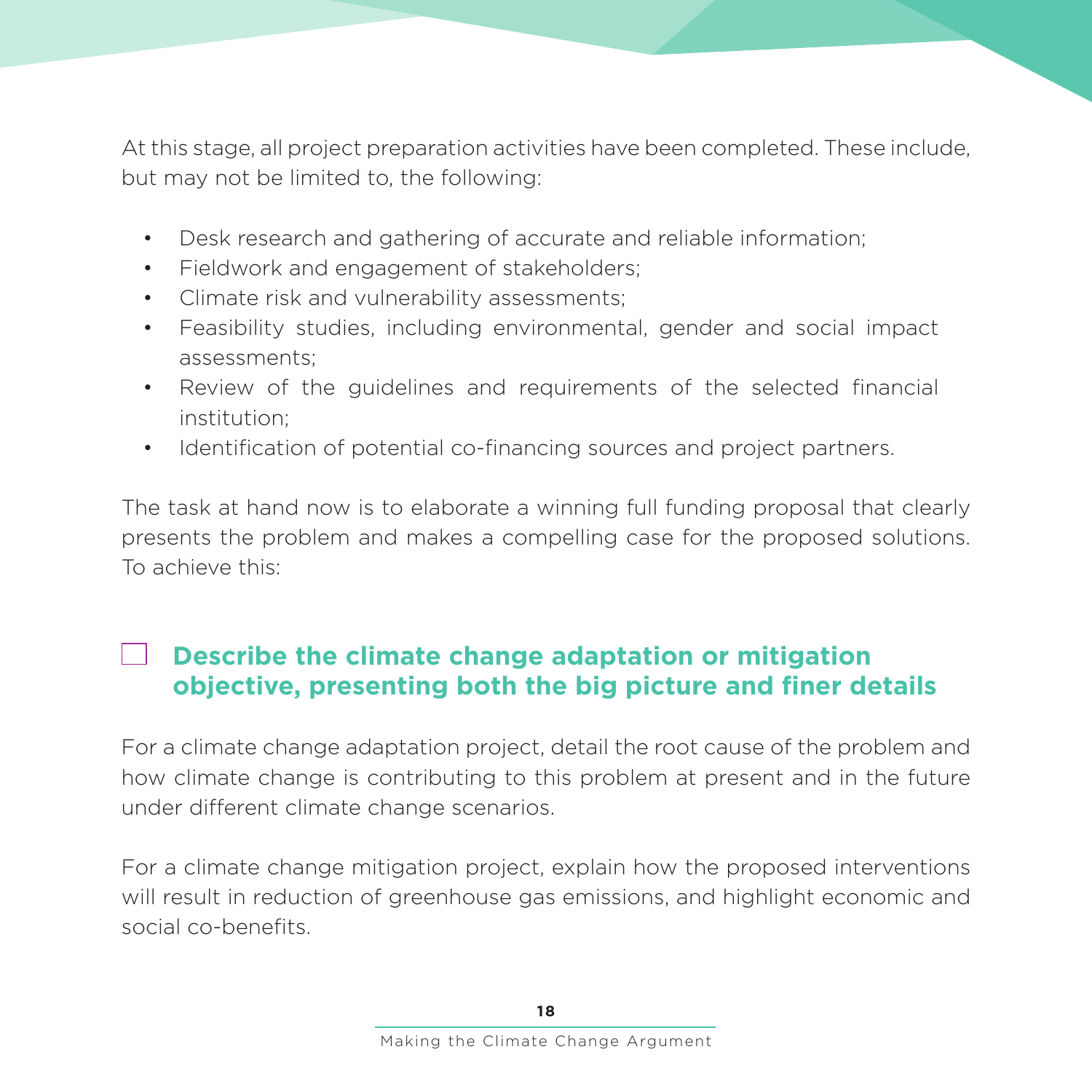In setting the broader context, a common good practice is to describe policy and regulatory frameworks at the international, national and local levels; environmental and climate conditions as well as socio-economic, political and institutional details.

#### **Develop a coherent and convincing roadmap**

The project's logical framework should include all the key interventions and demonstrate a coherent flow starting from objectives to activities to outputs to desired outcomes and finally long-term impacts, taking into account identified risks and assumptions.

#### **Make every piece of information evidence-based**

Supporting every claim or justification in the proposal with sound scientific data is a must. Hence, it is important to exploit the findings of preparatory assessments, research, and other documentation to the fullest extent and to ensure there is high quality of analysis. This will demonstrate that the decisions made are robust and well-founded, and that the project interventions will lead to effective and sustainable results.

#### **Demonstrate support for the project**

Due diligence of financial institutions involves examining the alignment of project activities with plans, policies and strategies set at local, national and international levels. Social acceptability of the project, especially by vulnerable groups such as ethnic minorities and women, is also verified.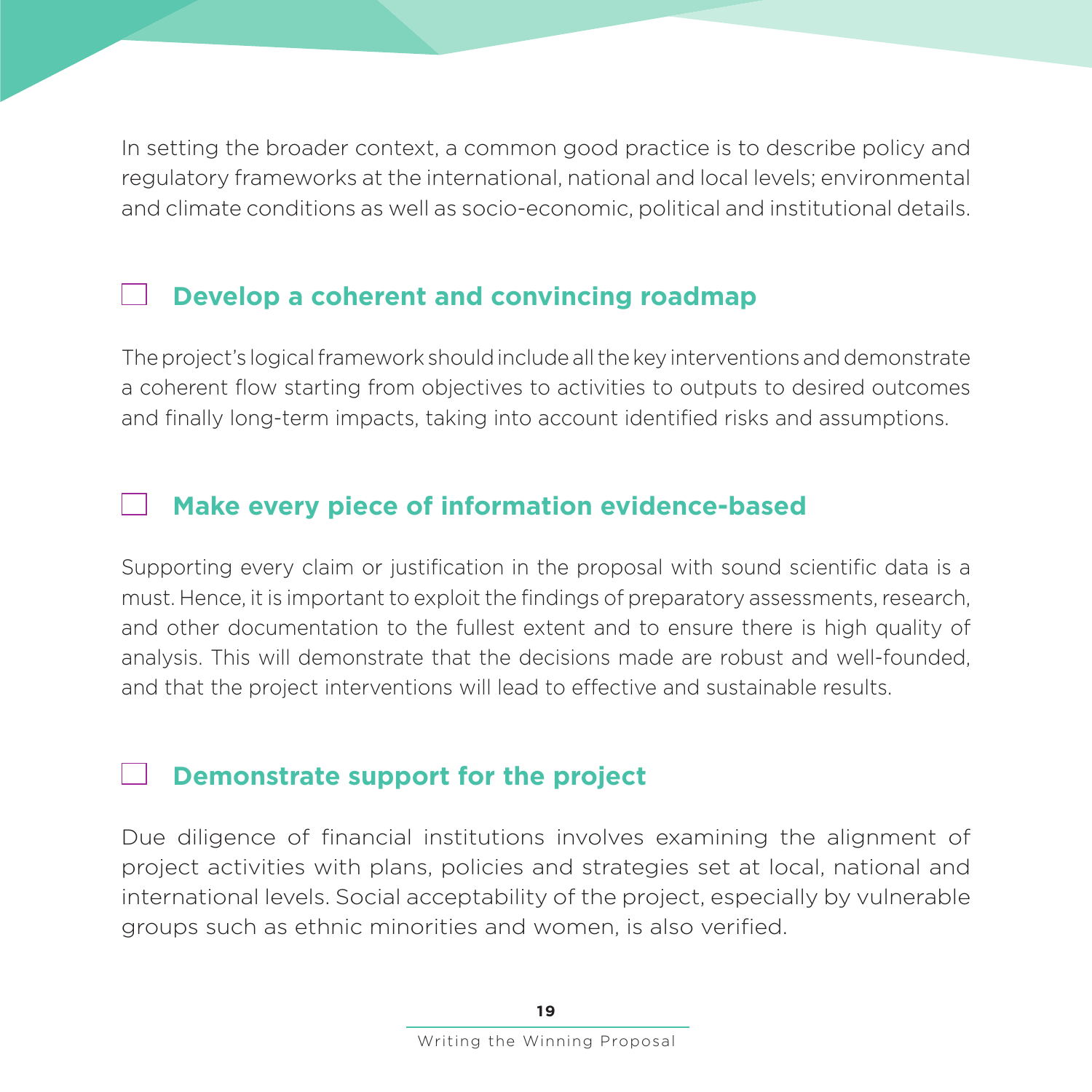#### **Clarify how gender and vulnerable groups' considerations have been, and will continue to be, taken into account**

Proposals that fail to consider and address climate vulnerability and genderdifferentiated impacts will most likely get rejected outright. Proposals must explicitly specify how vulnerable groups will continue to be involved during project implementation to ensure their needs are taken into account, and detail how benefits will be enhanced and impacts minimised or mitigated.

#### **Present comprehensive project governance and knowledge management structures**

Having a well-defined governance framework is a crucial component of a project, yet it is often not prioritised. Financial institutions will expect detailed information on project management, coordination mechanisms, implementation measures, and executing agencies. Project proponents should also specify approaches to be used for monitoring and evaluation, knowledge management, and lessons sharing.

#### **Be transparent about risks and limitations associated with the project and provide detailed information on riskmitigating counter-measures**

Being transparent about risks and limitations that can hinder success of the project, and detailing strategies to address these threats, will show diligence and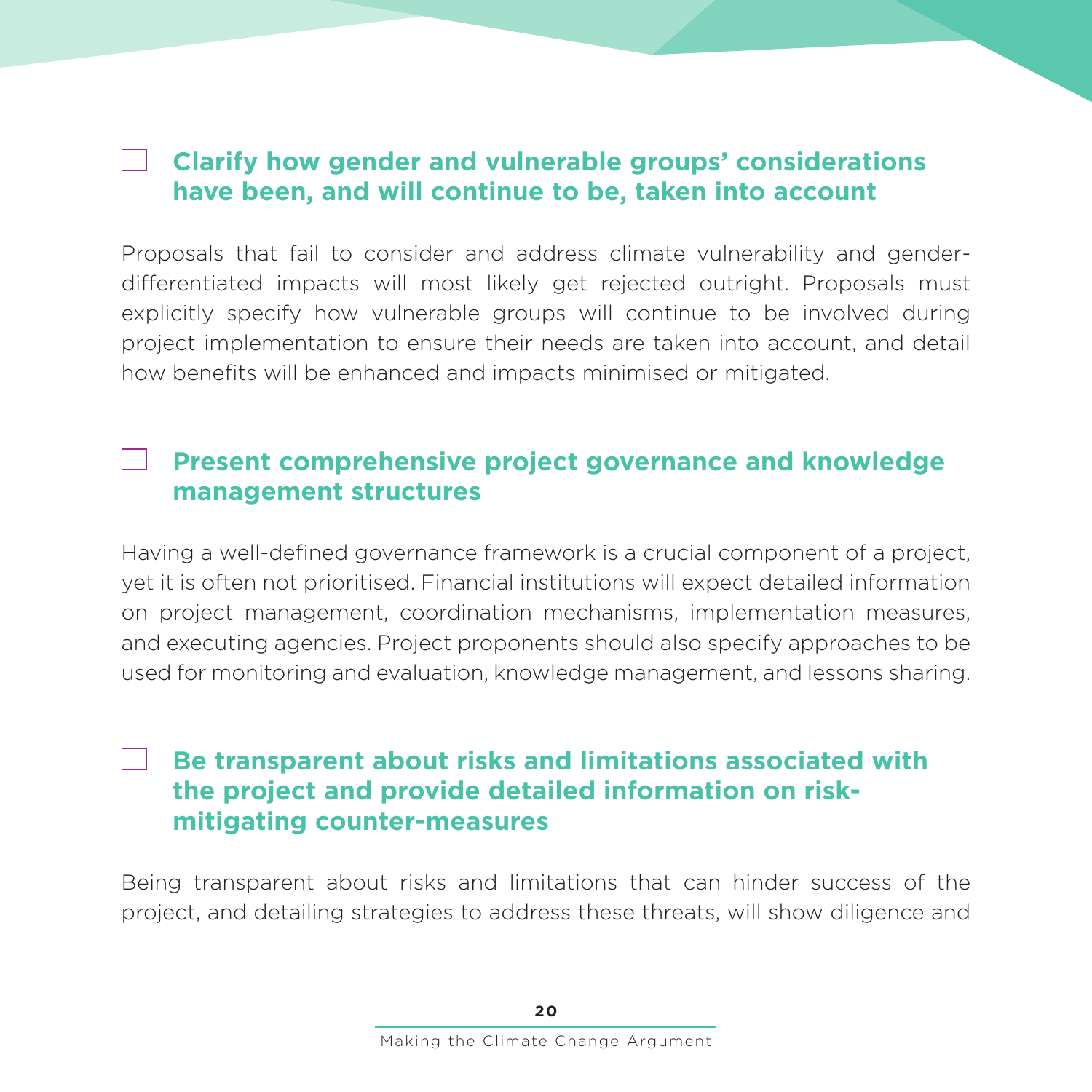increase the attractiveness of the proposal. It is prudent to consider operational implications, security constraints and financial risks whenever applicable. While developing contingency plans or risk mitigating measures, it is advisable to refer to lessons learned and tested solutions from projects that were subject to similar risks and limitations in the past. Additionally, setting explicit project boundaries, in terms of implementation timelines as well as infrastructure, systems, beneficiaries, institutions and ecosystems involved, will also strengthen the proposal.

#### **In search of transformational change**

Some financial institutions will prioritise projects that demonstrate a potential to bring long-lasting positive change or even a paradigm shift. This may entail promoting sustainable lifestyles, consumption patterns and behavioural changes; introducing a novel approach or first-ofthe-kind technology; unlocking opportunities to scale up or replicate a project idea in a near future; increasing knowledge and learning; developing an intervention that can be a multiplier force for other projects; or enabling a new regulatory framework that could redirect more local finance or private sector support into climate action.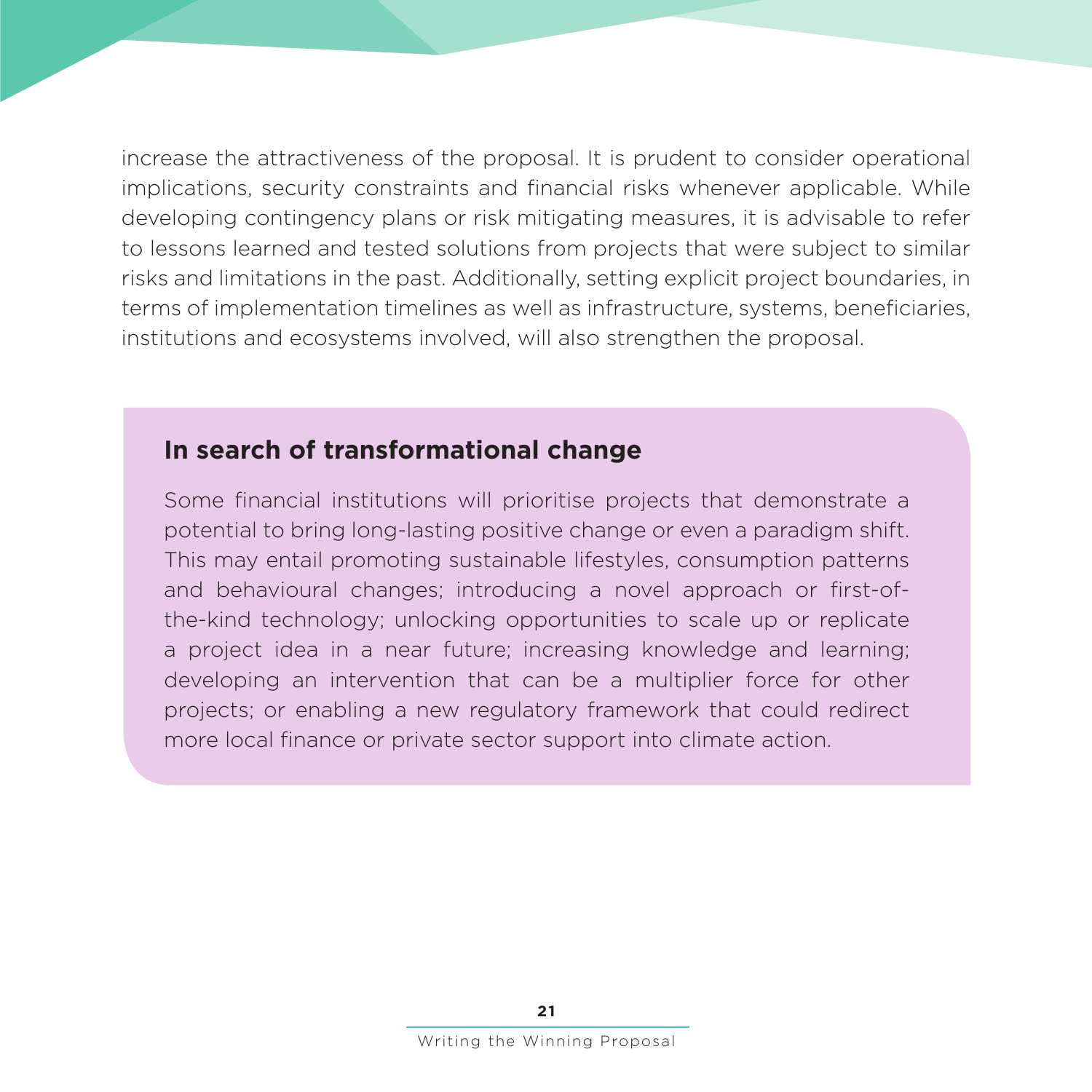#### **Before you submit a proposal…**

#### **Verify you are not making any of these ten common mistakes:**

- 1. The focus of the project is not within thematic priorities of the selected funding institution.
- 2. The project is not aligned with national or subnational climate change plans or development strategies.
- 3. The main challenge to be addressed is a development problem rather than a climate change related one.
- 4. Not all of the financial institution's requirements were followed.
- 5. There is lack of necessary detail or weak elaboration of sections in the proposal.
- 6. There is lack of accuracy in the information presented or poor quality of analysis.
- 7. The proposal's logical framework is inadequate due to incoherence between goals, objectives, activities, outcomes and impacts.
- 8. The proposal shows weak compliance with environmental and/ or social policies of the financial institution or presents little to no social, environmental and/or economic co-benefits.
- 9. Proposed risk-mitigating measures are unable to address all project risks.
- 10. The project proposal was developed tapping on information from other similar projects without adjustments to the local setting.